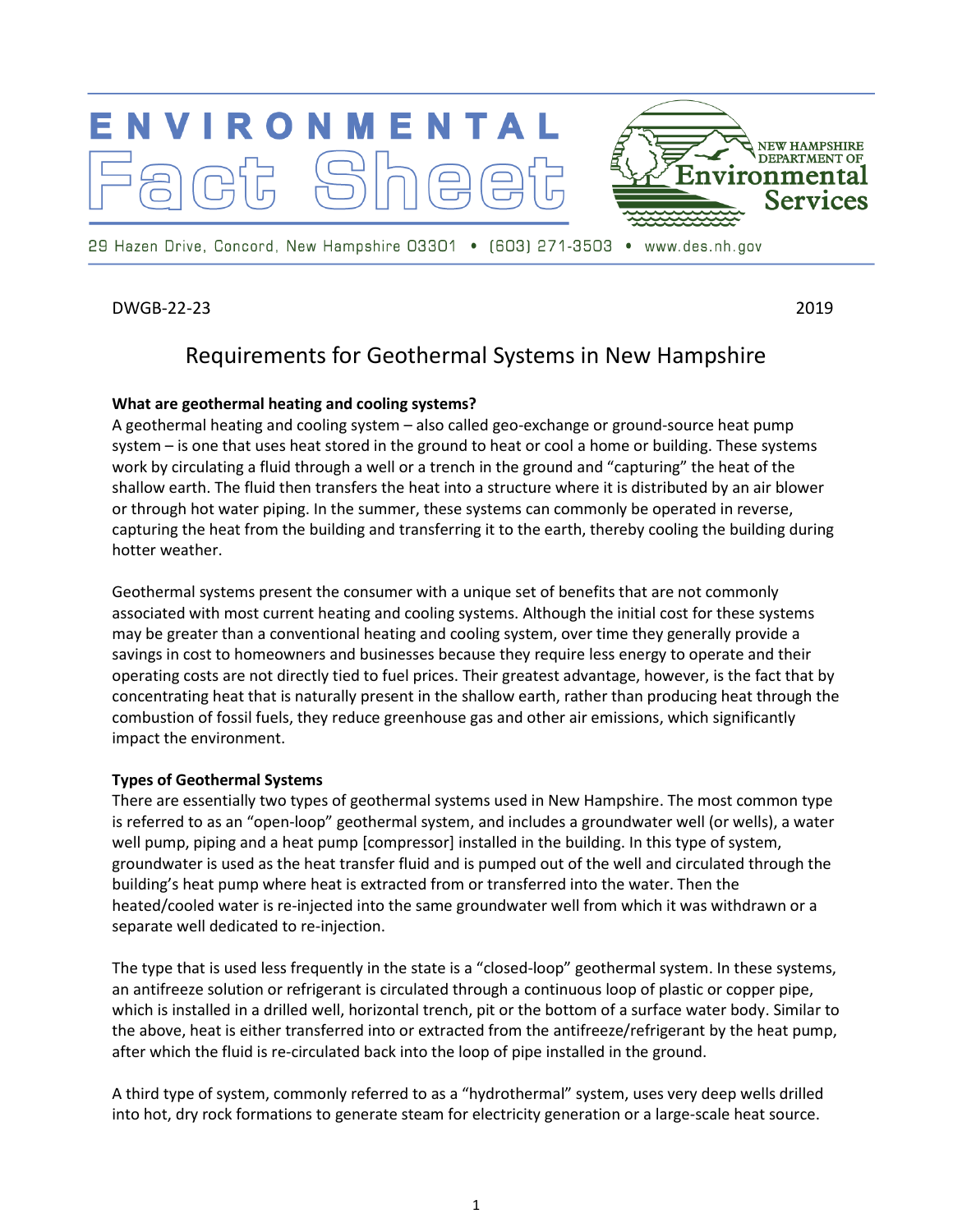Entities developing this type of system should contact the New Hampshire Department of Environmental Services (NHDES) before initiating a project.

## **State Registration Requirements**

Under federal law, EPA has established several classes of injection wells and requires states to inventory these wells. Open-loop geothermal wells as described above are designated as Class V injection wells, which must be registered with New Hampshire's Underground Injection Control (UIC) program in accordance with Administrative Rule [Env-Wq 402](https://www.des.nh.gov/rules-and-regulatory/administrative-rules?keys=envwq402) *Groundwater Discharge Permits and Registrations*. Closed-loop geothermal systems, although they do not commonly incorporate Class V injection wells, are included in the UIC registration process to ensure that these systems comply with [Env-Wq 401](https://www.des.nh.gov/rules-and-regulatory/administrative-rules?keys=envwq401) *Best Management Practices for Groundwater Protection* and other state laws.

The UIC registration process for geothermal systems is divided into two general groups based on type of use, as follows:

- **1. Geothermal System Registration for Single-Unit Residences**: This one-page registration form is for a geothermal system installed at a single residential home. The form can be filled out by the home owner, driller or designer and requests information on the system's type, location and whether or not it also provides drinking water. NHDES uses the information for inventory purposes and will follow up with the owner by providing recommended guidelines on private well sampling and disinfection procedures.
- **2. Geothermal System Registration for Industrial, Commercial and Institutional (ICI) Facilities**: This registration form is for a geothermal system installed at any ICI facility. Generally, this form is completed by the geothermal system designer/installer and requires submission of a facility site plan showing the location of the withdrawal and injection wells, system flow meters and sampling points, as well as an operational water balance that estimates volumes of water withdrawn, injected and rejected. The additional information is required to assist the UIC program coordinator in determining whether other NHDES permitting programs apply to the project and greatly simplifies the process for a registrant by providing a single form and point of contact. The registration issued for these systems will include conditions relative to the various NHDES programs involved, if necessary.

## **Well Construction Requirements**

 $\overline{a}$ 

Wells and boreholes drilled for use with both open- and closed-loop geothermal systems are required to meet certain siting and construction standards established by the New Hampshire Water Well Board. State law also places certain siting restrictions for open-loop geothermal systems installed in areas where groundwater would potentially be influenced by seawater, and establishes recording and reporting requirements for certain geothermal projects that install multiple deep wells at a project site<sup>1</sup>.

**Notice for the Potential Need for a National Pollutant Discharge Elimination System (NPDES) Permit**  If the system design includes a bleed/reject water discharge to a surface water, a storm sewer discharge with an outflow to a surface water, or a detention/retention pond discharge with an overflow to a surface water, then the project may require a federal NPDES Non-Contact Cooling Water General

<sup>&</sup>lt;sup>1</sup> State Law [Laws of 2008, 19:1] states "Any person exploring hydrothermal or geothermal resources, or any person installing a geothermal energy system who drills at least 3 boreholes 1,000 or more feet deep on one site, shall report to the state geologist a description or log of the geological formations and materials encountered in the borehole that achieved the greatest depth. The report shall include any temperature measurements from fluids or temperatures measured at the bottom of one of the boreholes. Each report shall be prepared by a geologist licensed in this state within 30 days of the completion of drilling."